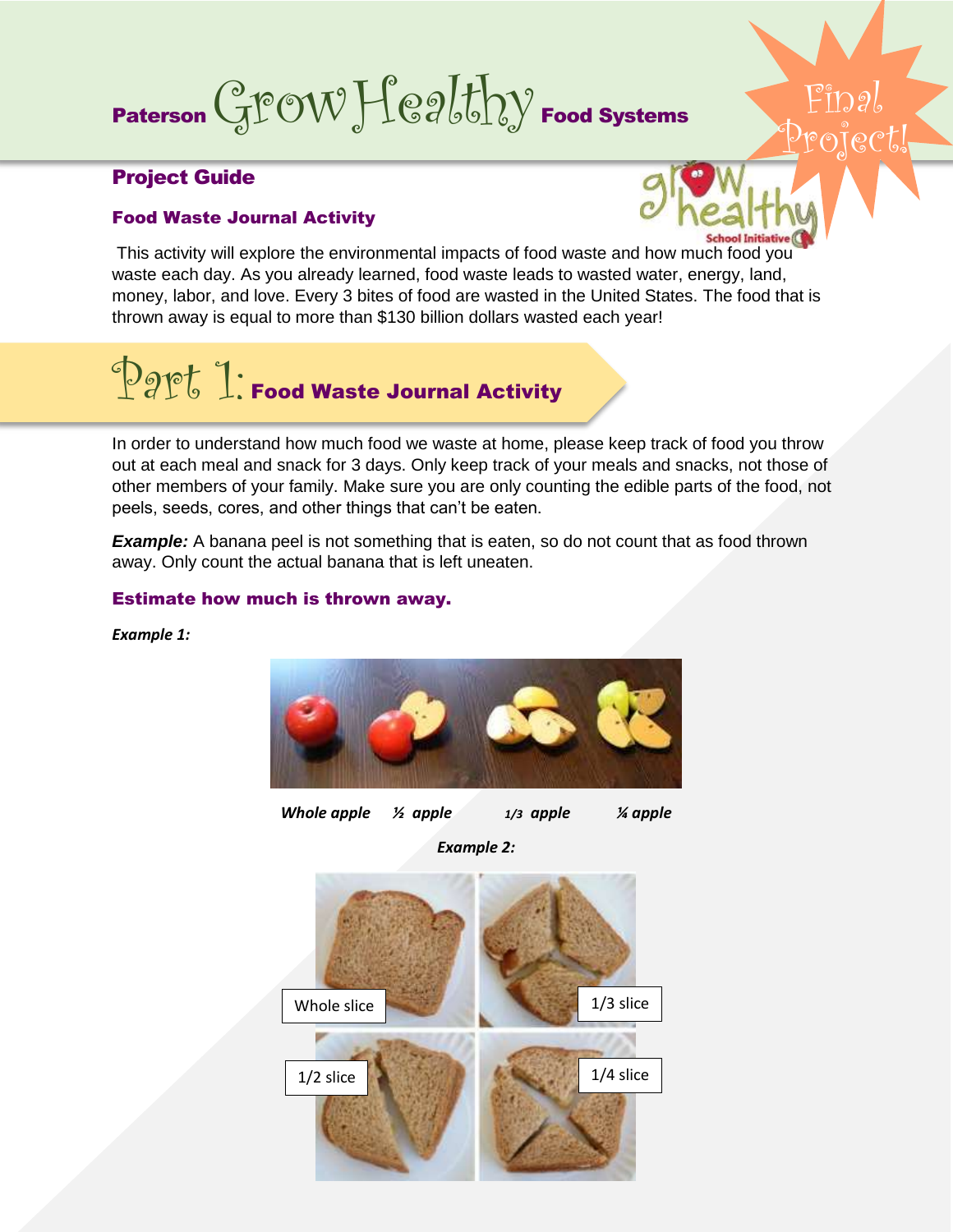| Meal?              | What?           | <b>How much?</b>    | Why?                    |
|--------------------|-----------------|---------------------|-------------------------|
| Example: Breakfast | Example: Cereal | Example: 1/2 a bowl | Example: Didn't like it |
|                    |                 |                     |                         |
|                    |                 |                     |                         |
|                    |                 |                     |                         |
|                    |                 |                     |                         |
|                    |                 |                     |                         |
|                    |                 |                     |                         |
|                    |                 |                     |                         |
|                    |                 |                     |                         |
|                    |                 |                     |                         |
|                    |                 |                     |                         |
|                    |                 |                     |                         |
|                    |                 |                     |                         |
|                    |                 |                     |                         |

### If you didn't throw away any food today, tell us why:

- $\Box$  Ate everything
- $\square$  Will save for later
- $\square$  Gave to another family member

Other\_\_\_\_\_\_\_\_\_\_\_\_\_\_\_\_\_\_\_\_\_\_\_\_\_\_\_\_\_\_\_\_\_\_\_\_\_\_\_\_\_\_\_\_\_\_\_\_\_\_\_\_\_\_\_\_\_\_\_\_\_\_\_

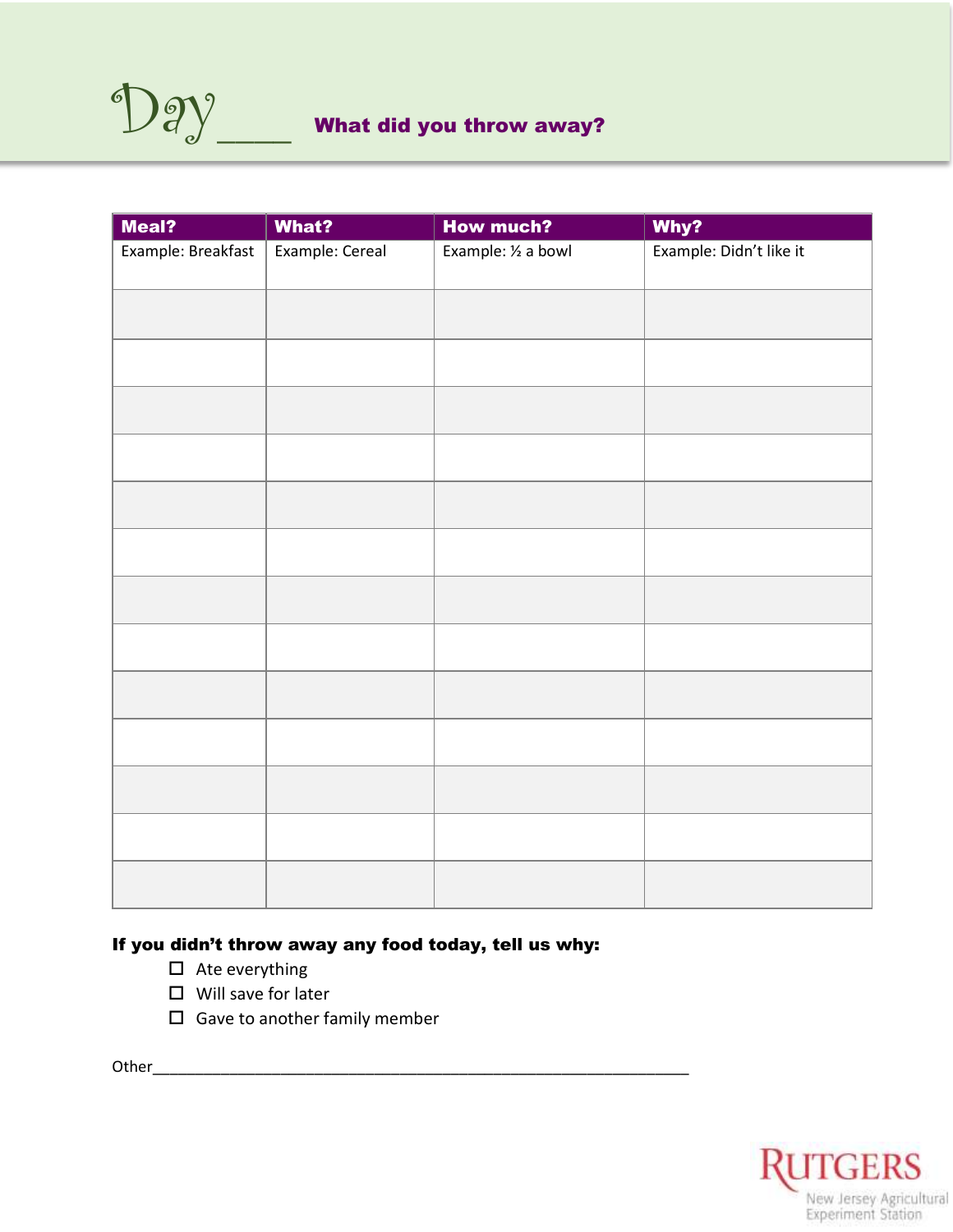Dapt 2: Water Waste Estimator

| Beef<br>617<br>$\delta$<br>Chocolate<br>258<br>Pork<br>240<br>$\Omega$<br>Chicken<br>173<br>48<br>Cheese<br>Rice<br>37<br>O<br>Pasta<br>28<br>$\bigcirc$<br>16<br><b>Bread</b><br>41<br>Pizza<br>Apple<br>25<br>◠<br>Banana<br>24<br>69<br>$\circ$<br>11<br>Potatoes<br>Ο<br><b>Milk</b><br>67<br>52<br>Egg<br>$\circ$<br>$\boldsymbol{9}$<br>Tomato | Food | <b>Gallons of water per</b><br>serving | $\circ$ |  |
|------------------------------------------------------------------------------------------------------------------------------------------------------------------------------------------------------------------------------------------------------------------------------------------------------------------------------------------------------|------|----------------------------------------|---------|--|
|                                                                                                                                                                                                                                                                                                                                                      |      |                                        |         |  |
| $\bigcirc$                                                                                                                                                                                                                                                                                                                                           |      |                                        |         |  |
|                                                                                                                                                                                                                                                                                                                                                      |      |                                        |         |  |
|                                                                                                                                                                                                                                                                                                                                                      |      |                                        |         |  |
|                                                                                                                                                                                                                                                                                                                                                      |      |                                        |         |  |
|                                                                                                                                                                                                                                                                                                                                                      |      |                                        |         |  |
|                                                                                                                                                                                                                                                                                                                                                      |      |                                        |         |  |
|                                                                                                                                                                                                                                                                                                                                                      |      |                                        |         |  |
|                                                                                                                                                                                                                                                                                                                                                      |      |                                        |         |  |
|                                                                                                                                                                                                                                                                                                                                                      |      |                                        |         |  |
|                                                                                                                                                                                                                                                                                                                                                      |      |                                        |         |  |
|                                                                                                                                                                                                                                                                                                                                                      |      |                                        |         |  |
|                                                                                                                                                                                                                                                                                                                                                      |      |                                        |         |  |
|                                                                                                                                                                                                                                                                                                                                                      |      |                                        |         |  |
|                                                                                                                                                                                                                                                                                                                                                      |      |                                        |         |  |

Working with your food waste diary, estimate how much water was wasted based on the food you threw away for one day of your diary. Pick one day out of the three days you kept a diary.

For each food that was thrown away, calculate how much water was wasted using the table above.

#### *Example*

If you threw out half a banana and a quarter of a bowl of pasta, you would make this calculation: Banana =  $0.5 \times 24 = 12$  gallons of water Pasta =  $0.25 \times 28 = 7$  gallons of water 19 gallons of water wasted that day

If you do not see a food on the list, just use the water number for the food closest to it based on food type (vegetable, fruit, meat, etc.)

TGERS New Jersey Agricultural **Experiment Station**